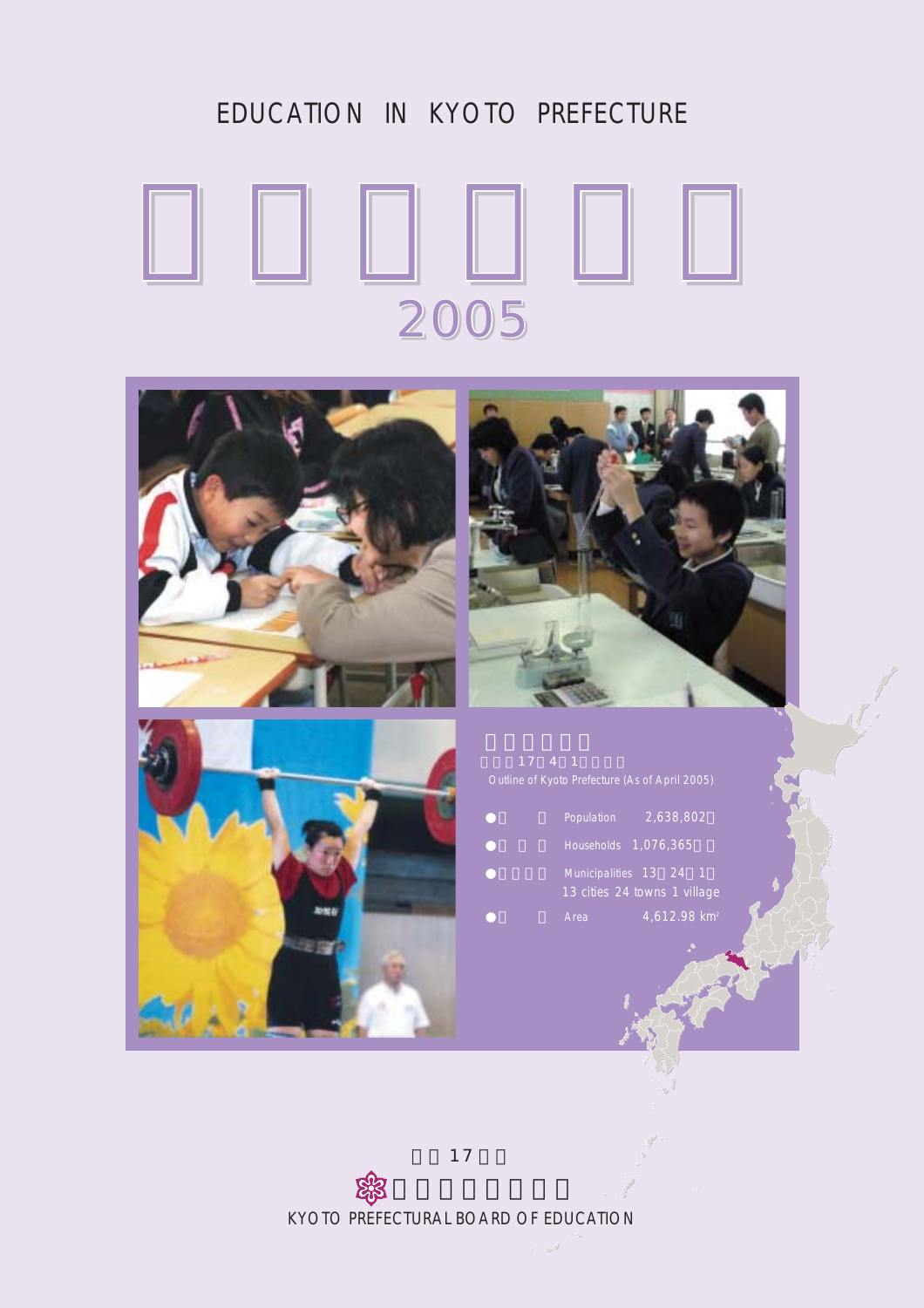## **Organization and Budget**



### $17$ Board of Education Budget for the Fiscal Year 2005

単位 億円 Unit : hundred million yen

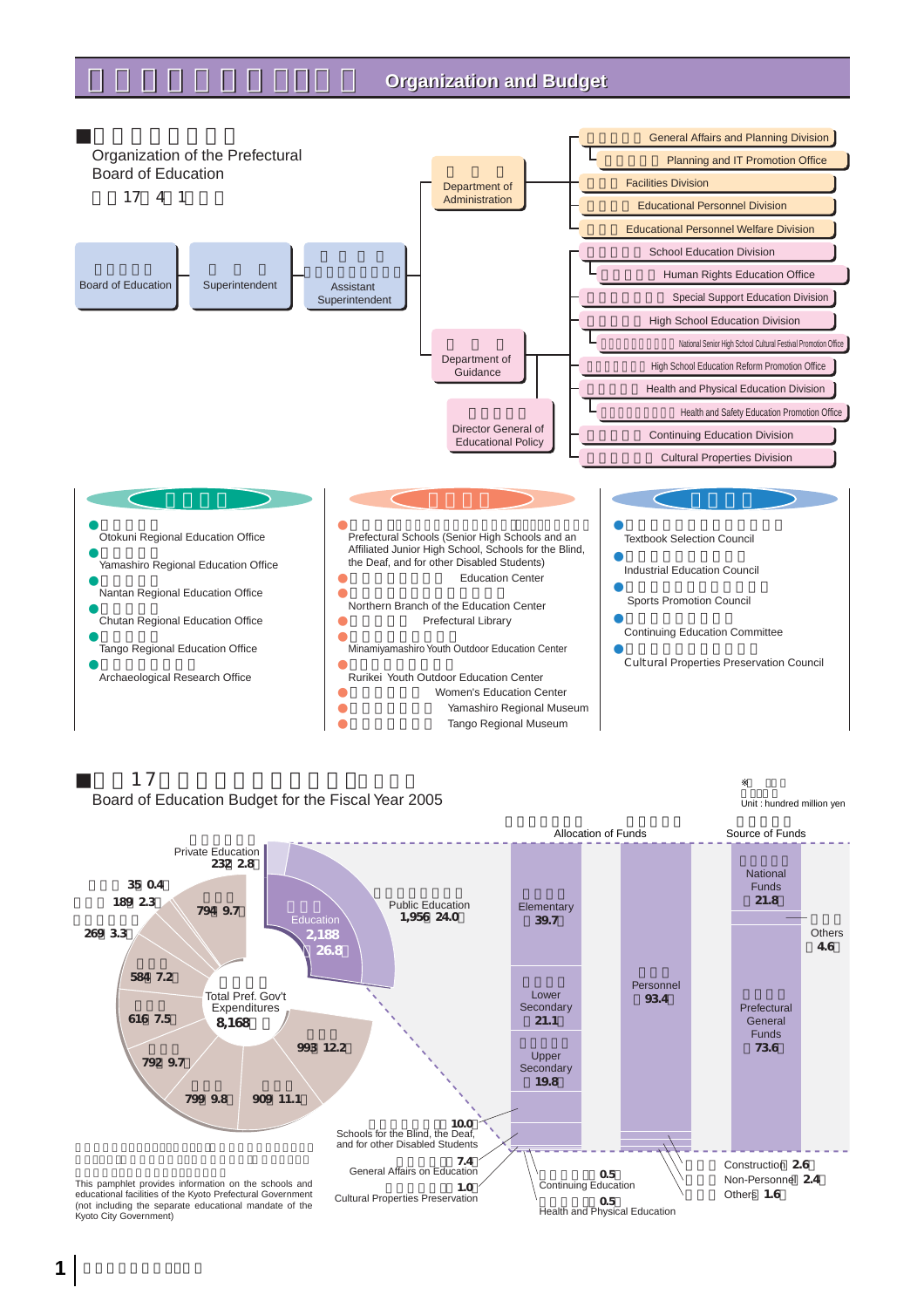「京の子ども、夢・未来」プラン21 京都府の教育改革-  $\sim$  7  $\sim$  7  $\sim$  7  $\sim$  7  $\sim$  7  $\sim$  7  $\sim$  7  $\sim$  7  $\sim$  7  $\sim$  7  $\sim$  7  $\sim$  7  $\sim$  7  $\sim$  7  $\sim$  7  $\sim$  7  $\sim$  7  $\sim$  7  $\sim$  7  $\sim$  7  $\sim$  7  $\sim$  7  $\sim$  7  $\sim$  7  $\sim$  7  $\sim$  7  $\sim$  7  $\sim$  7  $\sim$  7  $\sim$  7  $\sim$  7  $\sim$ 

**Bright Way Forward: 21 Blueprints for Students Educational Reform in Kyoto Prefecture Bright Way Forward: 21 Blueprints for Students Educational Reform in Kyoto Prefecture**

 $21$ 

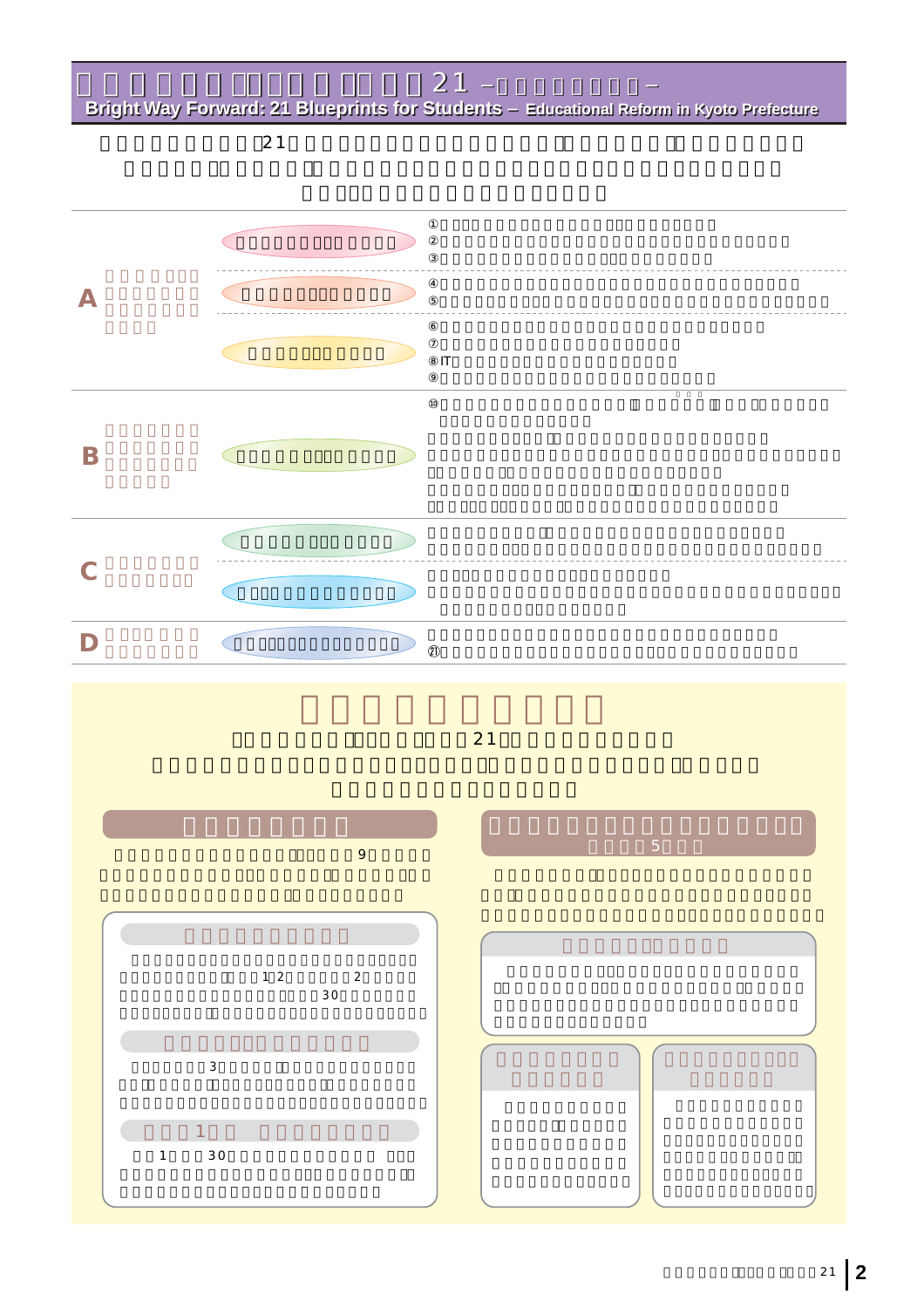



## **Projects to Stimulate Students** with Motivational Classes

Improvement of Solid Academic Abilities and Self-Realization



Lessons that Help Acquisition of Basic Abilities and Skills, Improve Academic Performance and Cultivate a 'Zest for Living'.



 $46$   $2$ 

Kyoto Pref. BOE has designated schools (12 elementary and 11 junior high schools) to pilot advanced teaching methods and engage in the development of teaching materials. Tests (mathematics and Japanese language for 4th and 6th graders, Japanese, mathematics and English for 8th graders) are developed and administered to measure students' academic performance with a view to analyzing their academic progress, both strengths and weaknesses, and clarifying their problems so that teachers can craft lessons to enable students to achieve higher academic performance.



#### 구**차가 가장 가장 가장 가장 가장 가장 가장 가장 가장 가장 가장** roving Student-Teacher Ratios Kyoto Style



The sufficient teaching staff are deployed

1.  $\sim$   $\sim$   $\sim$   $\sim$   $\sim$   $\sim$ 

to enable smaller class sizes and team-teaching to meet the needs of students and schools, in order that each and every student can acquire solid academic abilities through the course of their 9 years of compulsory education.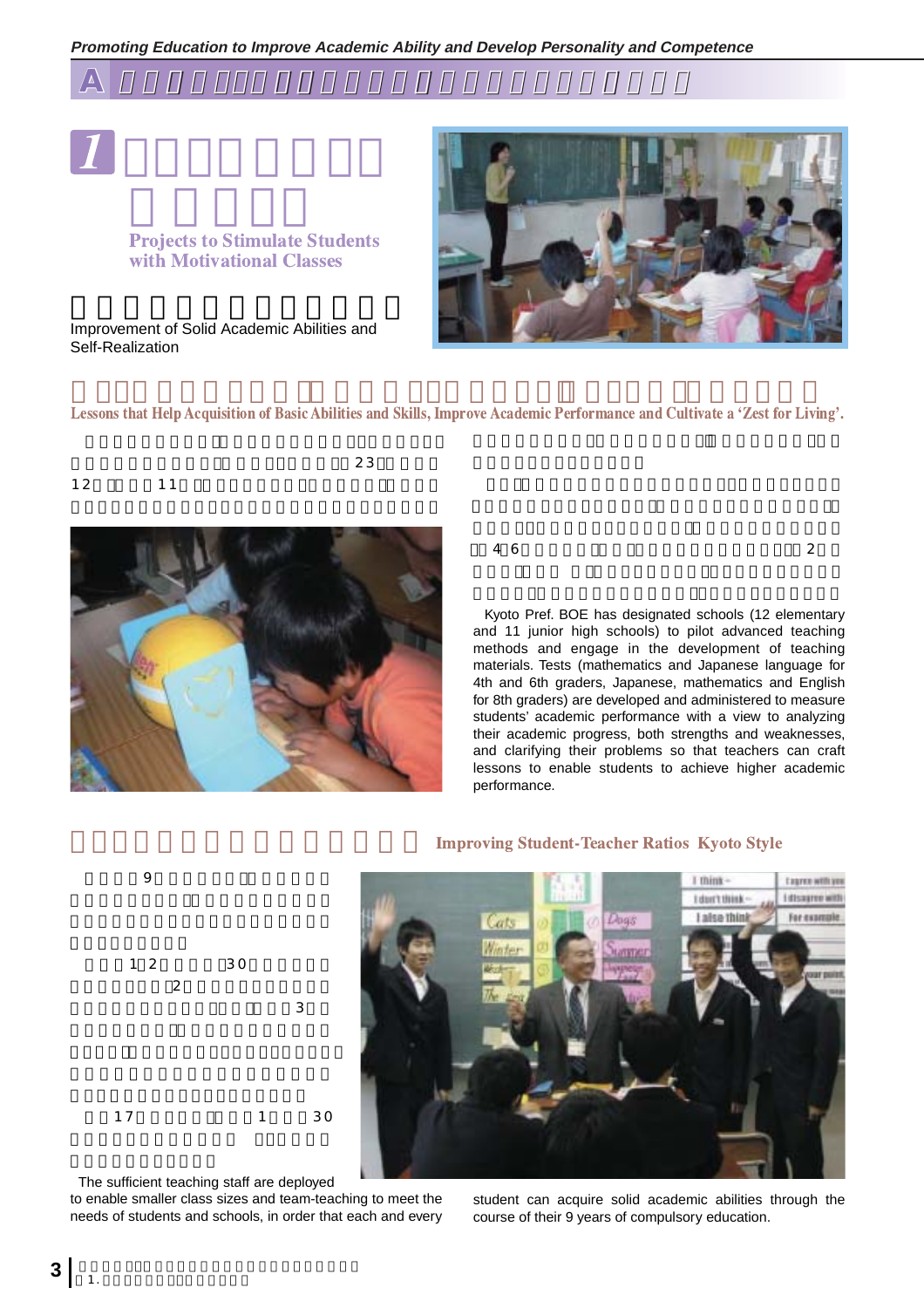

## **Projects to Assist with Students' Plans for their Future**

### Valuing Individual Characteristics to Develop Personality and Diverse Competences



**Upper Secondary School Education** 



In March of 2003, in order to show the fundamental ideas and basic policies driving the reforms in Prefectural Senior High Schools, the Kyoto Pref. BOE created 'The Plan for Promoting Prefectural Senior High School Reform'. This plan, that has been implemented since then, was made with a view to make the senior high schools more attractive to junior high school students and to create systems to allow greater choice for junior high school students in their application to senior high schools.

## **Special Support Education for Normalization in Education**

LD ADHD

Special educational support is provided to meet the individual educational needs of children and students with difficulties such as Learning Disability, Attention-Deficit Hyperactivity Disorder, or High-functioning Autism. This support is aimed at assisting each student gain the skills and abilities they need to be independent and participate in society.



 $17 \quad 4 \quad 1$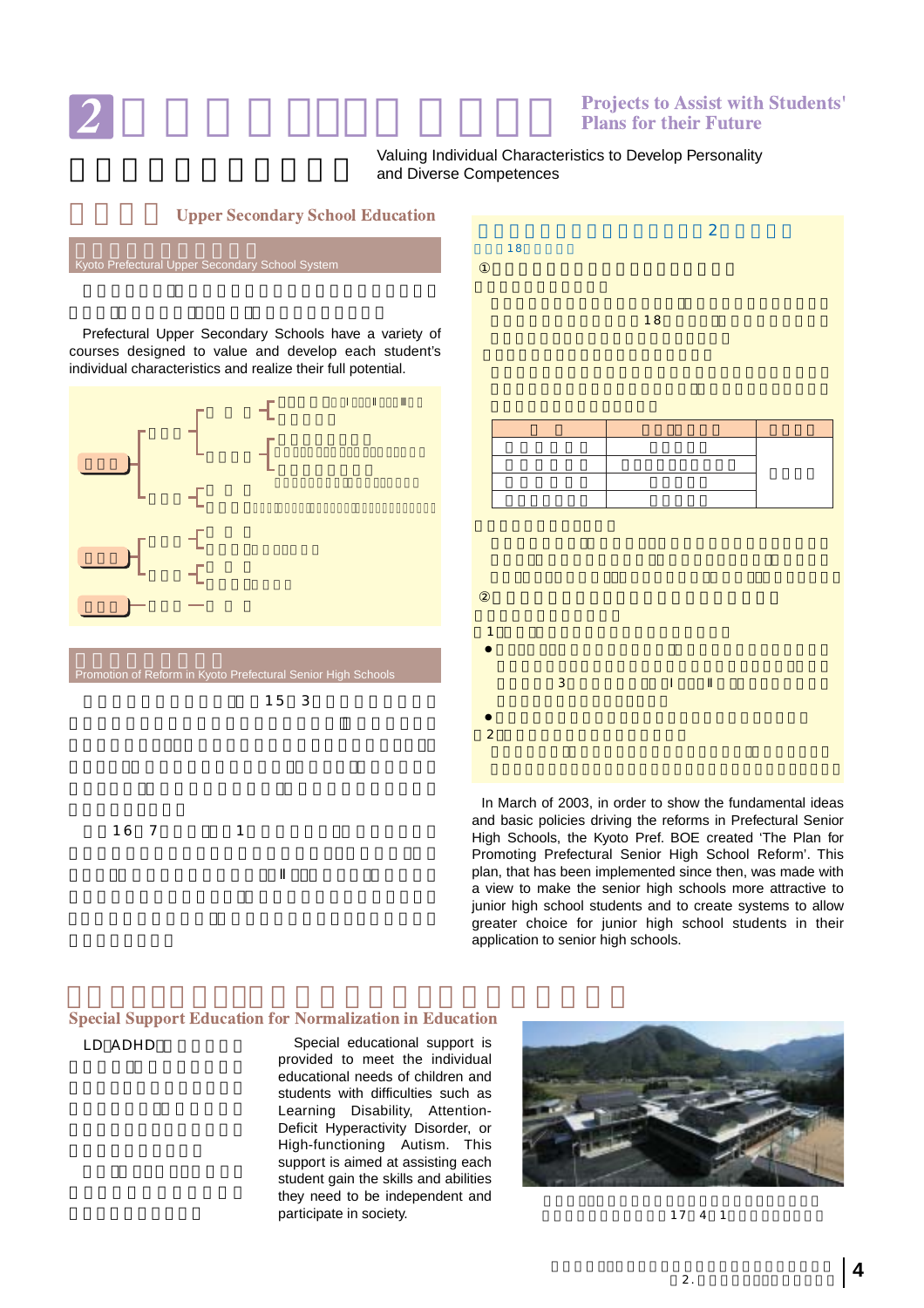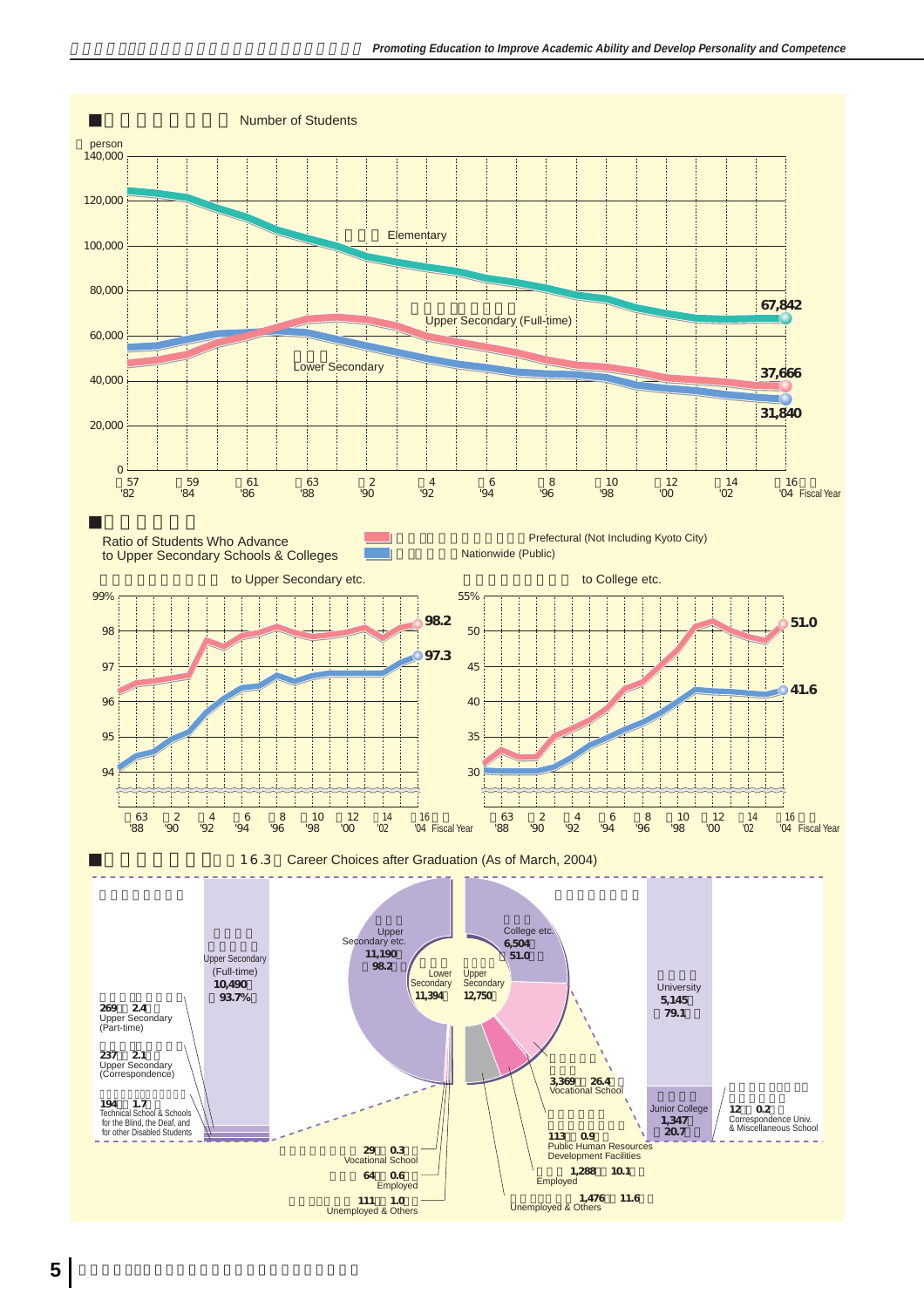

## **Projects to Enhance Global Awareness**

Cultivating Abilities and Skills in Students to Meet the Demands of a Changing Society

### **Education for International Understanding**

From a viewpoint to foster Japanese who can live positively and independently in an international society, we



aim to nurture and cultivate students' attitudes to understand and respect Japanese and other different cultures and traditions in the world, and also cultivate talents and abilities to live harmoniously with people from different cultures, through various activities including interactions with foreigners.

### vironmental Education



**大学の講義を府立高校にリアルタイ 配信** 

Moving towards the establishment of the recycling-based society, schools, homes and communities cultivate students' independent attitudes and abilities to preserve the environment and create better surroundings.



Senior high school students participate in university lectures through video conferencing

Prefectural senior high schools in Kyoto City area and the north area of the Prefecture are connected via a high-speed broadband network, 'Kyoto Mirai Net'. This enables university lectures delivered in one high school to be transmitted and participated in by students in another high school through video-conferencing. Students can engage in questions and answer sessions with university professors.

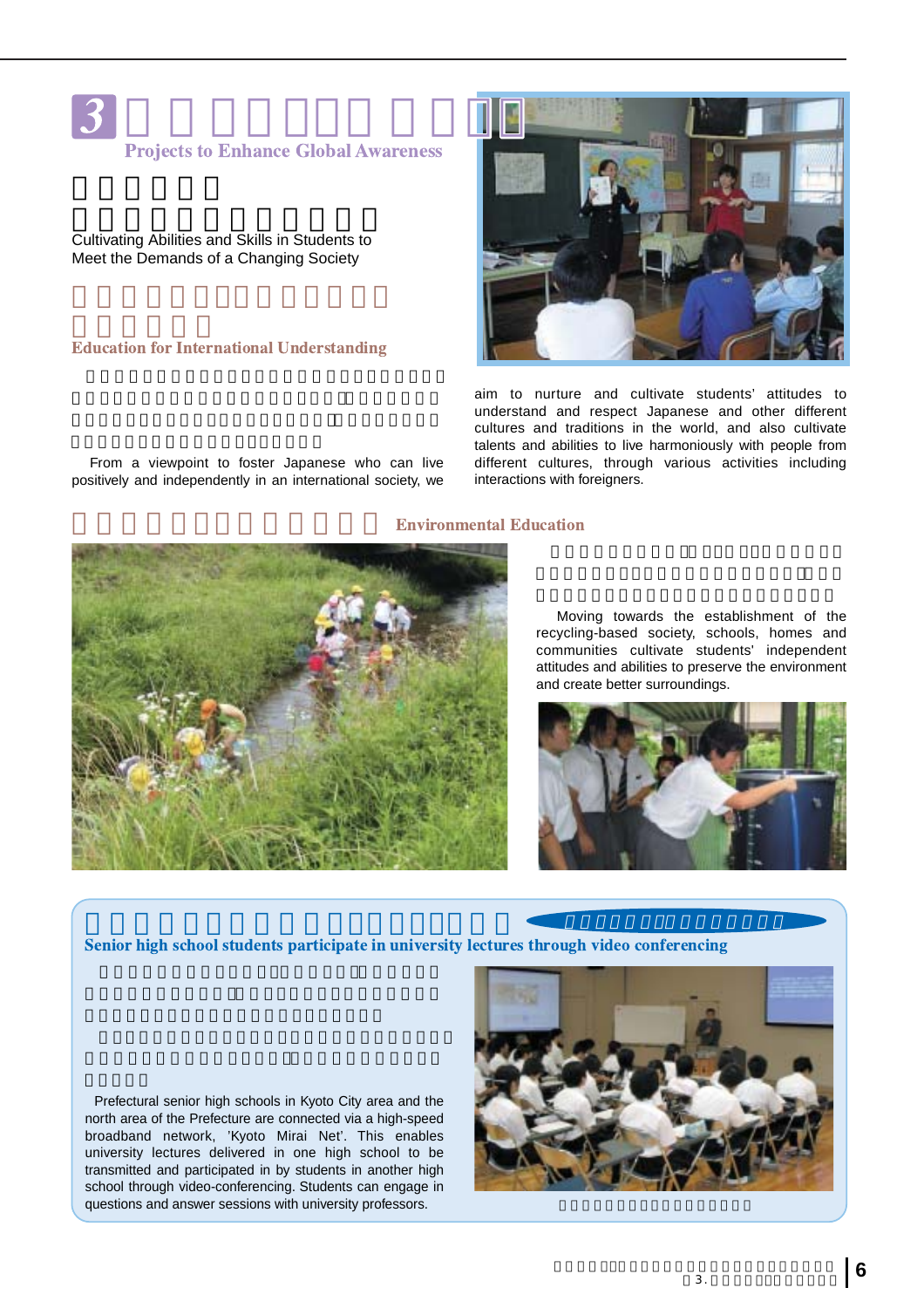## **IT時代にふさわしい情報教育 Information Education for the IT Age**

IT set  $\mathbf{F}$ 

とともに、ITの特性を生かした魅力ある授業や交流学習など

Policies are implemented in order to raise students' awareness of the importance of information ethics and to have students acquire information literacy including positive attitudes to participate in the society of the IT age.





infrastructure for the purpose of IT activities in schools and video conferencing link-ups between senior high schools and universities using the fiberoptic high-speed broadband Kyoto Prefectural Educational Information Network.

## **Exposing Students to Cutting-Edge Technologies in Science Education**



Science and technology education is based on the policy that it should be introduced from the cutting edge laboratory, such as classes by guest teachers from institutes and laboratories, and fieldwork conducted at actual laboratories and universities. The Science Partnership Program, which is a part of the science education plan designed by the national government, is introduced to high school education in order to promote new science education in Kyoto Prefecture.

 $\mathsf{SH}$ 

Furthermore, in 2004, Kyoto Prefectural Rakuhoku Senior High School has been designated as a 'Super Science High School' to help students to develop more scientific perception and interest in science.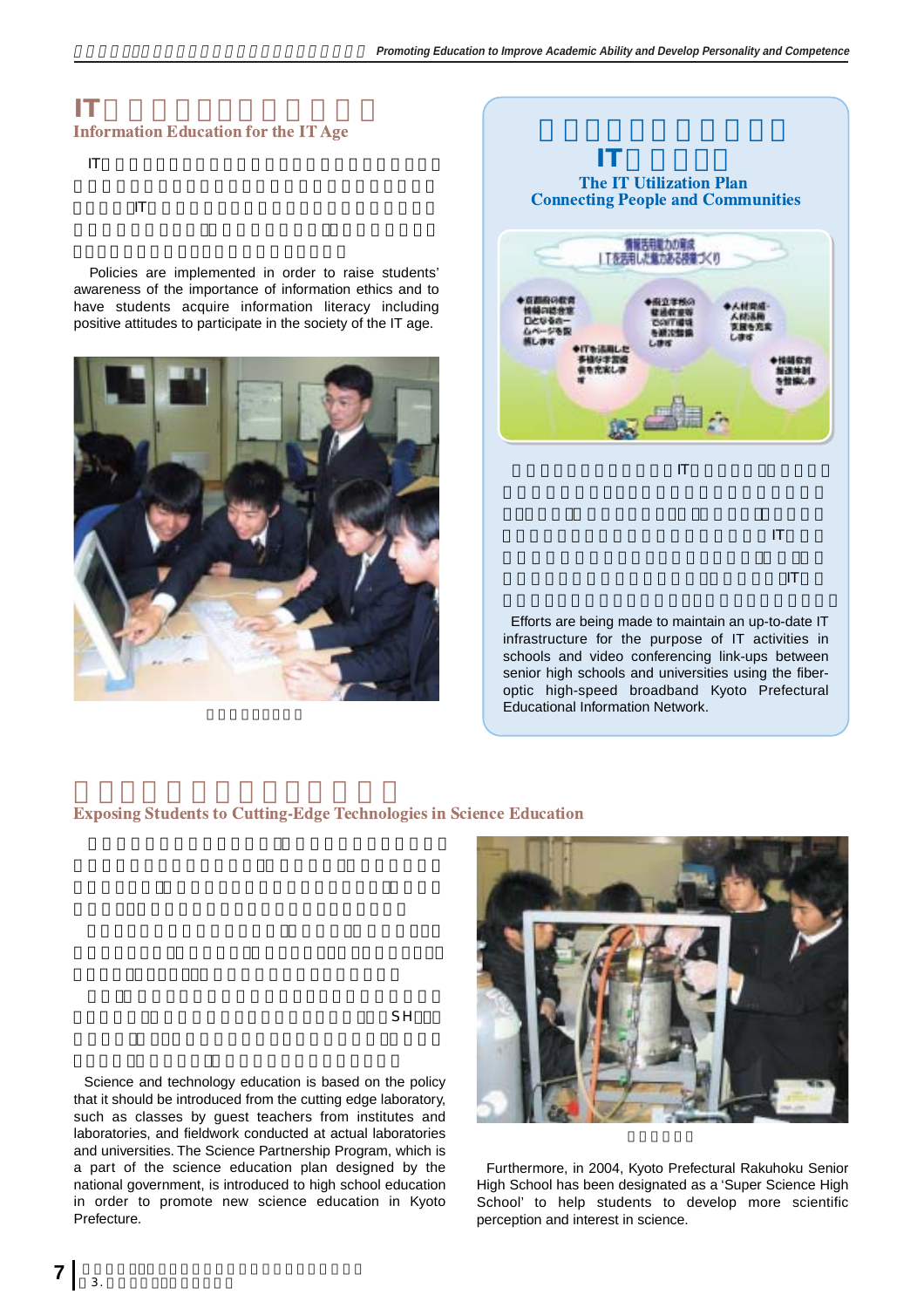**Cultivating Richness in Mind and Promoting the Development of Healthy Body and Physical Strength**

**B** 豊かな人間性の育成と健康や体力の向上を図る教育の充実 豊かな人間性の育成と健康や体力の向上を図る教育の充実



**Effective Moral Education** 

# **Project to foster humane qualities and provide empowerment**

**Cultivating Rich Humanity and Improving Health Education** 



Students gain moral awareness in school activities, with the aim of building the foundations for a desirable life-style and raising their awareness. Efforts are continually made through effective learning materials to provide a high standard of basic ethics and morality.

### **Social Action P**



Students of senior high schools, schools for the blind, the deaf, and for the other disabled students are encouraged to interact with people in the community through social action programs such as environmental care.

#### **Community-based Work-Study**



 $17$  49

## **Promotion of Children's Reading Activities**

 $23$ 

In order that children and students acquire positive attitudes towards reading and develop lifelong reading habits, reading activities are promoted in partnership with families, schools and local communities.

구성은 대한 대학 대학 대학 대학 대학 대학 대학 대학



To this end, 17 junior high schools and 49 elementary schools in the same district are designated as 'pilot schools.' Each school executes various work-study programs in close cooperation both with individual families and the wider community. A work-study exchange forum is held in each school district to help garner a sense of sharing and responsibility within the immediate community.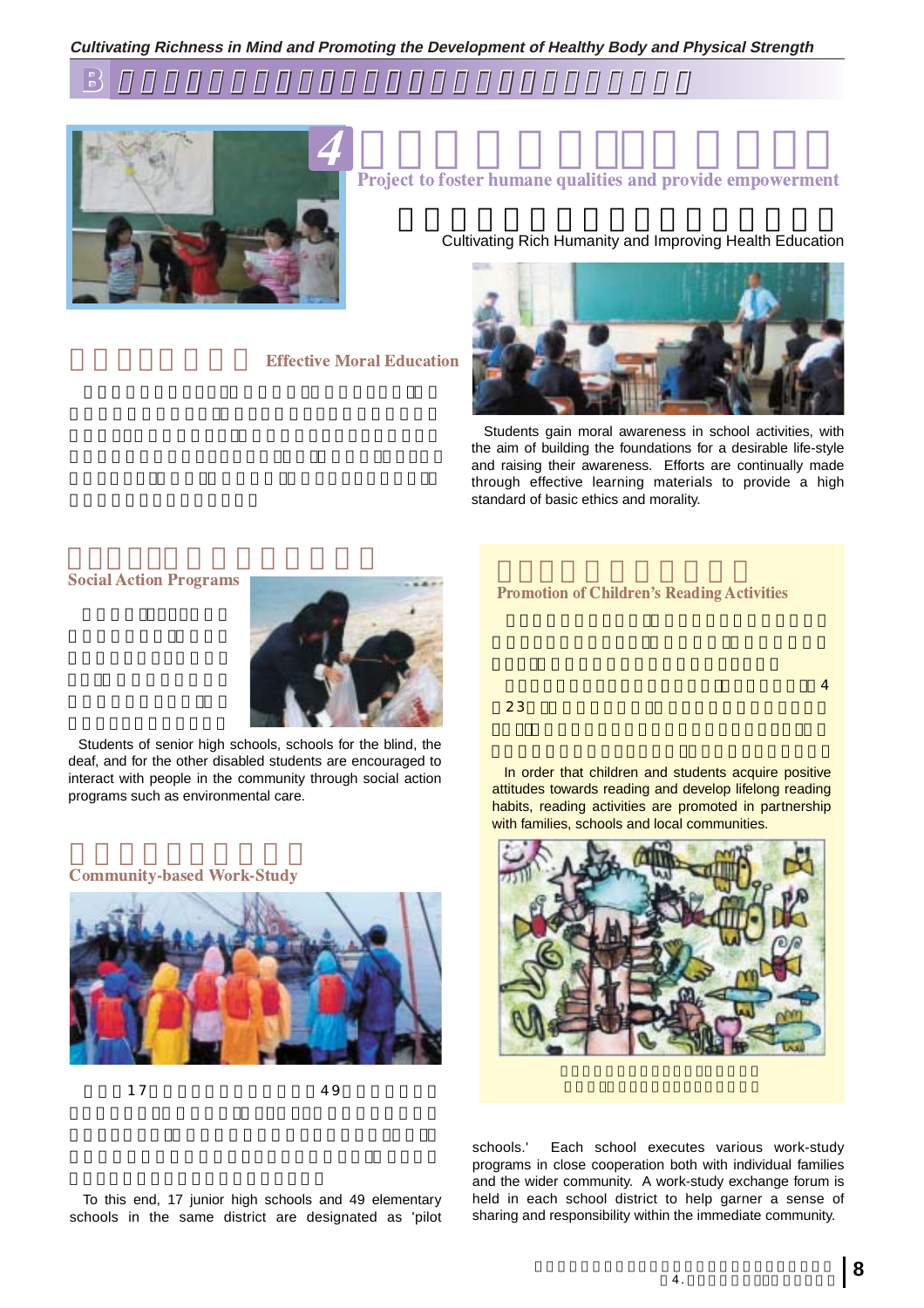## **Human Rights Education**

**Human Rights Education in Schoo** 



School education focuses amongst other things on improving students' academic abilities to ensure that they can develop their own careers. A correct understanding and recognition of fundamental human rights and human rightsrelated issues including dowa, and a development of a practical attitude of respect towards human rights are all key aspects in this goal. Designated Schools promote research projects into developing methodology and teaching materials. Seminars for improving teachers' ability for guidance in this field are held at the Kyoto Prefectural Education Center as well as at each school.

Human Rights Education in society

Aiming at the realization of a society where individual dignity and human rights are esteemed, endeavors are being made to deepen people's understanding and recognition of the principles of respect for human rights and the related issues including dowa. Citizens' voluntary learning activities are promoted.





Every effort is also being made to teach students about the importance of diet to a healthy life, to develop students' attitudes and skills for daily food management, and to prevent food poisoning such as through the O157 epidemic. Each senior high school including schools for the blind, the deaf, and for the other disabled students provides students with seminars by experts to deepen their understanding of drug abuse prevention, AIDS, and to consider the importance of their health.



## **Kindergarten Education**

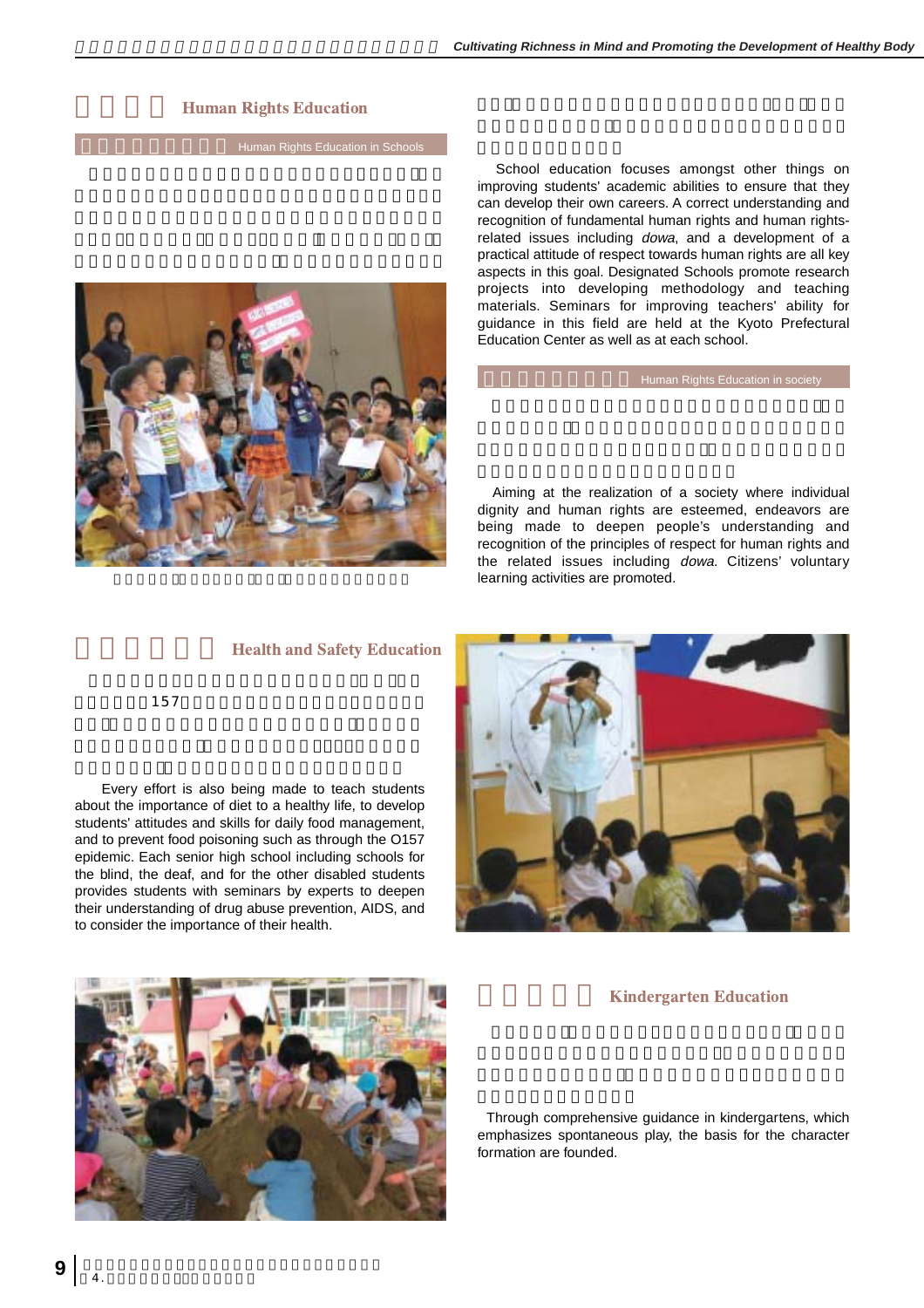**Improvement of Comprehensive Measures** to Tackle Non-Attendance at School

生徒に対してIT等を活用した相談や学習支援を行います。

In order to improve the provision of educational counseling at schools, clinical psychologists are employed as school counselors. As measures to assist children and students with tendencies of nonattendance at school, educational counseling and hands-on activities for nurturing sociability are provided as well as closer cooperation and communication with private institutions.



providing appropriate support to those children, we have put a special article entitled 'Can you read children's signs?' on the website of the Kyoto Prefectural Education Center. 'Children of concern to you' are classified into 10 categories

such as 'rebellious', 'suspected of being abused' and 'a psychological hatred of attending school,' etc. How to understand and deal with the children in each of the categories is suggested in the article.

### **Sports, Art and Cultural Activities**

**Cultivating Exercise and Sport Habits** 

17 3 The First Step

> In March 2005, the Instructors' Handbook for Building Physical Strength: The First Step was produced. Formation of habits to engage in exercise and sports and improvement of physical strength of each child and student are promoted.



| 16 <sub>3</sub><br>10 | <b>Sports Promotion Plan of Kyoto Prefecture</b><br>We developed the Sports Promotion Plan for<br>Kyoto Prefecture in March 2003, to set forth<br>guidelines to promote sports in the next decade.<br>This plan consists of three parts : 'life-long sports',<br>'child sports' and 'athletic sports'. |
|-----------------------|--------------------------------------------------------------------------------------------------------------------------------------------------------------------------------------------------------------------------------------------------------------------------------------------------------|
| 3                     | In accordance with this plan, we will improve<br>physical education and sports activities in schools<br>and promote actions to realize a 'life-long sports'<br>society' through effective cooperation among schools,<br>local communities and related organizations.                                   |
|                       | <b>Hosting National Senior High School Cultural Festival</b>                                                                                                                                                                                                                                           |



 $18$  30

17 $\blacksquare$ 

In 2006, Kyoto will be hosting the 30th National Senior High School Cultural Festival. It will provide opportunities for performances and demonstrations from school clubs engaged in extra-curricular activities of a cultural nature. The event will arouse interest in cultural arts activities and aims to cultivate creative individuals.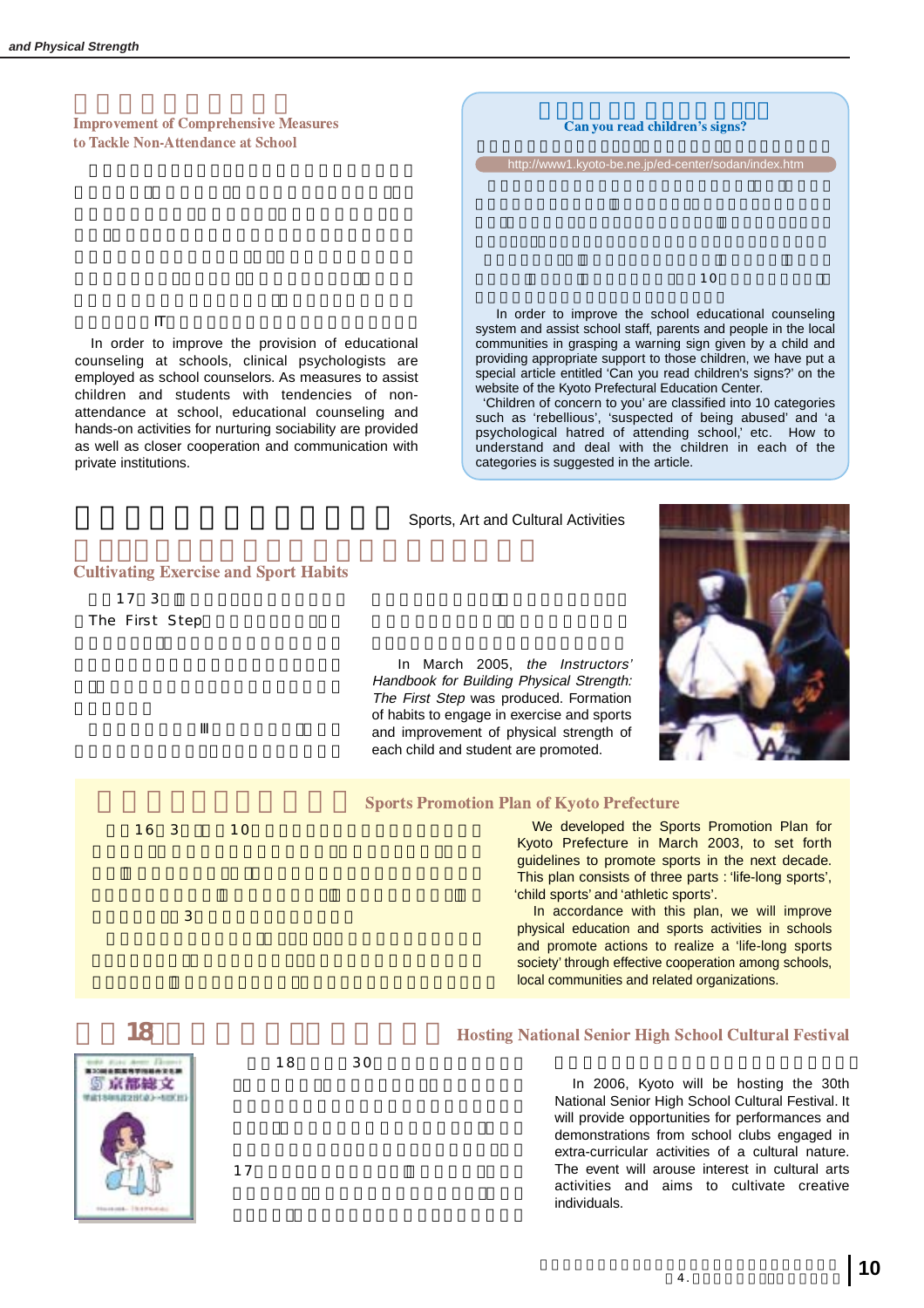## **Protection of Cultural Properties**

## Transmission of Kyoto's tradition and culture -its heart and skills to future generations



Every effort is being made to transmit our cultural properties to succeeding generations by providing special subsidies for the repair of cultural assets, the installation of fire prevention facilities and the training of new successors, etc.

(As of March 1, 2005)

17.4.1

## Number of Cultural Properties Designated by the National Government

|                                                   |  |   |     |                |     |      |                |                  |                |                |           |                 |                                                | 43 | 8                                  | 51             |                |                |  |              |
|---------------------------------------------------|--|---|-----|----------------|-----|------|----------------|------------------|----------------|----------------|-----------|-----------------|------------------------------------------------|----|------------------------------------|----------------|----------------|----------------|--|--------------|
| Arts and Crafts                                   |  |   |     | 46             | 427 | 473  |                | 1783 1940<br>157 |                |                |           | Arts and Crafts |                                                |    | 40                                 | 8              | 48             |                |  |              |
|                                                   |  |   | 37  | 363            | 400 |      | 125            | 2476 2601        |                |                |           |                 |                                                |    |                                    | 9              | 46             |                |  |              |
|                                                   |  |   | 84  | 628            | 712 |      | 282            |                  | 2273 2555      |                |           |                 |                                                |    | 12                                 | $\mathbf{1}$   | 13             |                |  |              |
|                                                   |  |   |     | 14             | 151 | 165  |                | 252              |                | 2141 2393      |           |                 |                                                |    |                                    |                | 8              | 41             |  |              |
|                                                   |  |   |     | $\overline{2}$ | 21  | 23   |                | 40               | 505            | 545            |           |                 |                                                |    |                                    | 17             | $\mathbf{1}$   | 18             |  |              |
|                                                   |  |   |     |                | 11  | 11   |                | $\mathbf{1}$     | 131            | 132            |           |                 |                                                |    |                                    | 12             | $\overline{1}$ | 13             |  |              |
|                                                   |  |   |     |                |     |      |                |                  |                |                |           |                 |                                                |    |                                    | 194            | 36             | 23C            |  |              |
| <b>Buildings</b>                                  |  |   |     | 48             | 285 | 285  | 196            | 212              |                | 2269 2269 4609 |           |                 | <b>Buildings</b>                               |    |                                    | 91             | 78             | 169            |  |              |
|                                                   |  |   | 60  | 545            | 545 | 196  | 256            |                  | 3911 3911 4609 |                |           |                 |                                                |    | 257                                | 132            | 389            |                |  |              |
| <b>Memorials</b>                                  |  |   |     | 14             |     |      |                | 161              |                |                |           | Intangible      |                                                |    | 5                                  |                | 5              |                |  |              |
|                                                   |  |   | 126 |                |     | 2748 |                |                  |                | Properties     |           |                 | 6                                              |    | 6                                  |                |                |                |  |              |
|                                                   |  |   |     |                |     |      | $\mathfrak{S}$ |                  |                |                | 49        |                 |                                                |    |                                    |                |                | $\mathbf{1}$   |  | $\mathbf{1}$ |
| Important<br>Intangible                           |  |   |     |                | 3   |      |                |                  | 58             |                |           |                 |                                                |    |                                    | $\overline{2}$ |                | $\overline{2}$ |  |              |
| Properties                                        |  |   |     |                | 11  |      |                |                  | 59             |                |           |                 | Folklore                                       |    |                                    | $\overline{2}$ | 12             | 14             |  |              |
|                                                   |  |   |     | 12             |     |      |                | 53               |                |                |           |                 |                                                |    | 18                                 | 68             | 86             |                |  |              |
|                                                   |  |   |     | $\mathfrak{S}$ |     |      | 202            |                  |                |                |           |                 |                                                | 20 | 80                                 | 100            |                |                |  |              |
| Important                                         |  |   |     |                |     |      |                |                  |                |                |           |                 |                                                | 20 |                                    | 20             |                |                |  |              |
| Folklore                                          |  |   | 9   |                |     |      | 237            |                  |                |                | Memorials |                 |                                                | 16 |                                    | 16             |                |                |  |              |
|                                                   |  | 5 |     |                |     | 66   |                |                  |                |                |           |                 | 16                                             | 5  | 21                                 |                |                |                |  |              |
| <b>Historical Architecture Preservation Areas</b> |  |   |     |                |     |      |                |                  |                |                |           |                 | 52                                             | 5  | 57                                 |                |                |                |  |              |
|                                                   |  |   |     | 18             |     |      |                | 46               |                |                |           |                 | <b>Cultural Environment Preservation Areas</b> |    |                                    |                | 6              |                |  |              |
| Selected<br>Preservation                          |  |   |     | 19             |     |      |                | 50               |                |                |           | Techniques      |                                                |    |                                    |                |                |                |  |              |
| <b>Techniques</b>                                 |  |   |     |                | 5   |      |                |                  | 23             |                |           |                 |                                                |    |                                    |                |                | $\overline{a}$ |  |              |
|                                                   |  |   |     |                | 5   |      |                |                  | 23             |                |           |                 | Total                                          |    | 363<br>66<br>199<br>$\mathfrak{Z}$ |                | 631            |                |  |              |

17.4.1 Cultural Properties Designated & Registered by the Prefectural Government (As of March 1, 2005)

|                                                |            | 43             | 8              | 51             |
|------------------------------------------------|------------|----------------|----------------|----------------|
| <b>Arts and Crafts</b>                         |            | 40             | 8              | 48             |
|                                                |            | 37             | 9              | 46             |
|                                                |            | 12             | $\mathbf{1}$   | 13             |
|                                                |            | 33             | 8              | 41             |
|                                                |            | 17             | $\overline{1}$ | 18             |
|                                                |            | 12             | $\overline{1}$ | 13             |
|                                                |            | 194            | 36             | 230            |
|                                                |            | 91             | 78             | 169            |
| <b>Buildings</b>                               |            | 257            | 132            | 389            |
|                                                |            | 5              |                | 5              |
| Intangible<br>Properties                       |            | 6              |                | 6              |
|                                                |            | 1              |                | $\overline{1}$ |
|                                                |            | $\overline{2}$ |                | $\overline{2}$ |
|                                                |            | $\overline{2}$ | 12             | 14             |
| Folklore                                       |            | 18             | 68             | 86             |
|                                                |            | 20             | 80             | 100            |
|                                                |            | 20             |                | 20             |
| Memorials                                      |            | 16             |                | 16             |
|                                                |            | 16             | 5              | 21             |
|                                                |            | 52             | 5              | 57             |
| <b>Cultural Environment Preservation Areas</b> |            | 66             |                |                |
|                                                |            |                | 3              |                |
| Techniques                                     |            |                | $\overline{4}$ |                |
| Total                                          | 363<br>199 | 631            |                |                |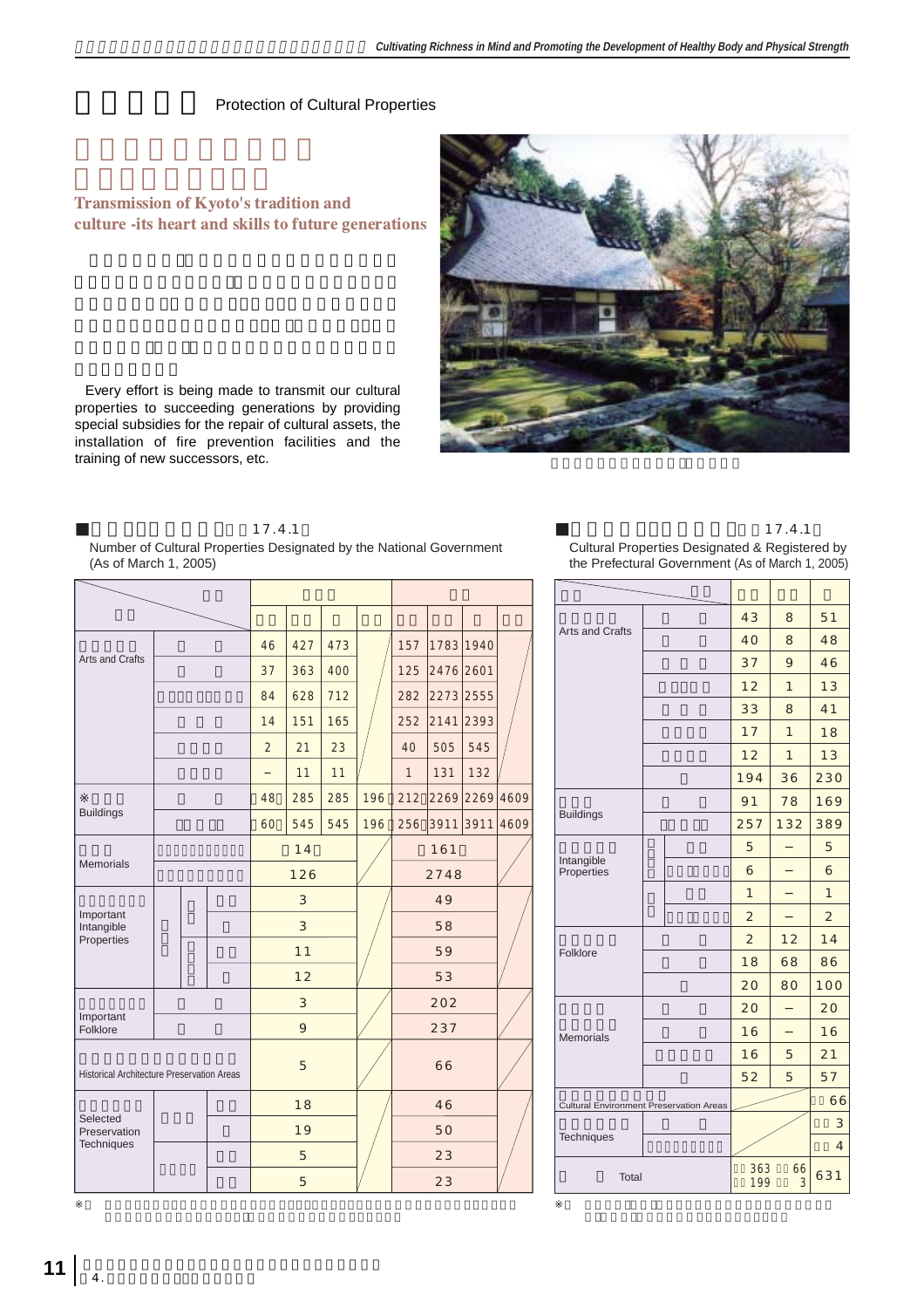



**SANCE A THE SECOND SECONDE SYSTEM SERVICE A THE STATE OF THE STATE OF THE SECONDE SYSTEM SERVICE A THE STATE OF THE STATE OF THE STATE OF THE STATE OF THE STATE OF THE STATE OF THE STATE OF THE STATE OF THE STATE OF THE S** Project to Support Excellence In Our Teachers

Supporting enthusiastic teachers, who are committed to their work



## **Programs to Improve Teaching Ability**

In order to meet modern expectations of school education, various kinds of courses are offered for teachers. Teachers have access to both Education Center courses and long term study courses at graduate school or in private enterprises not only to improve teaching ability but to heighten social awareness and professional expertise.



## **Projects to Develop a Safe and Secure School Environment**

Development of school environment to achieve a trusting relationship with parents and the communities

**Establishing a Safe and Secure Learning Environment** 

 $15$  $\overline{17}$ 

To ensure students' safety and security at school, reconstruction, waterproofing of rooftop and repairing of facilities are planned and being carried out. Priorities are given to quakeproofing school buildings.

In addition, a scheme to introduce air-conditioning into normal classrooms of prefectural schools was started in 2003 and will be completed in 2005.

## **Improving School Security**

16 2

### $PTA$

Each educational institution is strongly recommended to make their school crisis management manual workable and effective through crime prevention trainings.



To improve teacher quality, a new personnel management system has been introduced to reward enthusiastic teachers duly and also to take authoritative meaningful action on teachers falling short of the standards.

The Research Council Concerning Evaluation of Teachers(established in 2003) studied a new evaluation system for teachers. In 2005, a new evaluation system for teachers is being carried out on trial base at all prefectural schools and municipal junior high schools and elementary schools.

Since 2002, excellent teacher awards have been presented and educational seminars have been held to promote exchange of educational practices of the awarded teachers.

**Keys to Improving School Performance: Evaluation and Disclosure Implementation of School Evaluation** 

 $\overline{17}$ 

In order to establish a system where a school accurately grasps and responds to the wishes and expectations of parents and communities, schools are disclosing information on various educational activities and school management to people in the community, while conducting self-evaluations which take into account the evaluations by students, parents and school councilors. Schools are trying to disclose results of evaluations and make schools more open to their communities in order to promote cooperation with families and local people.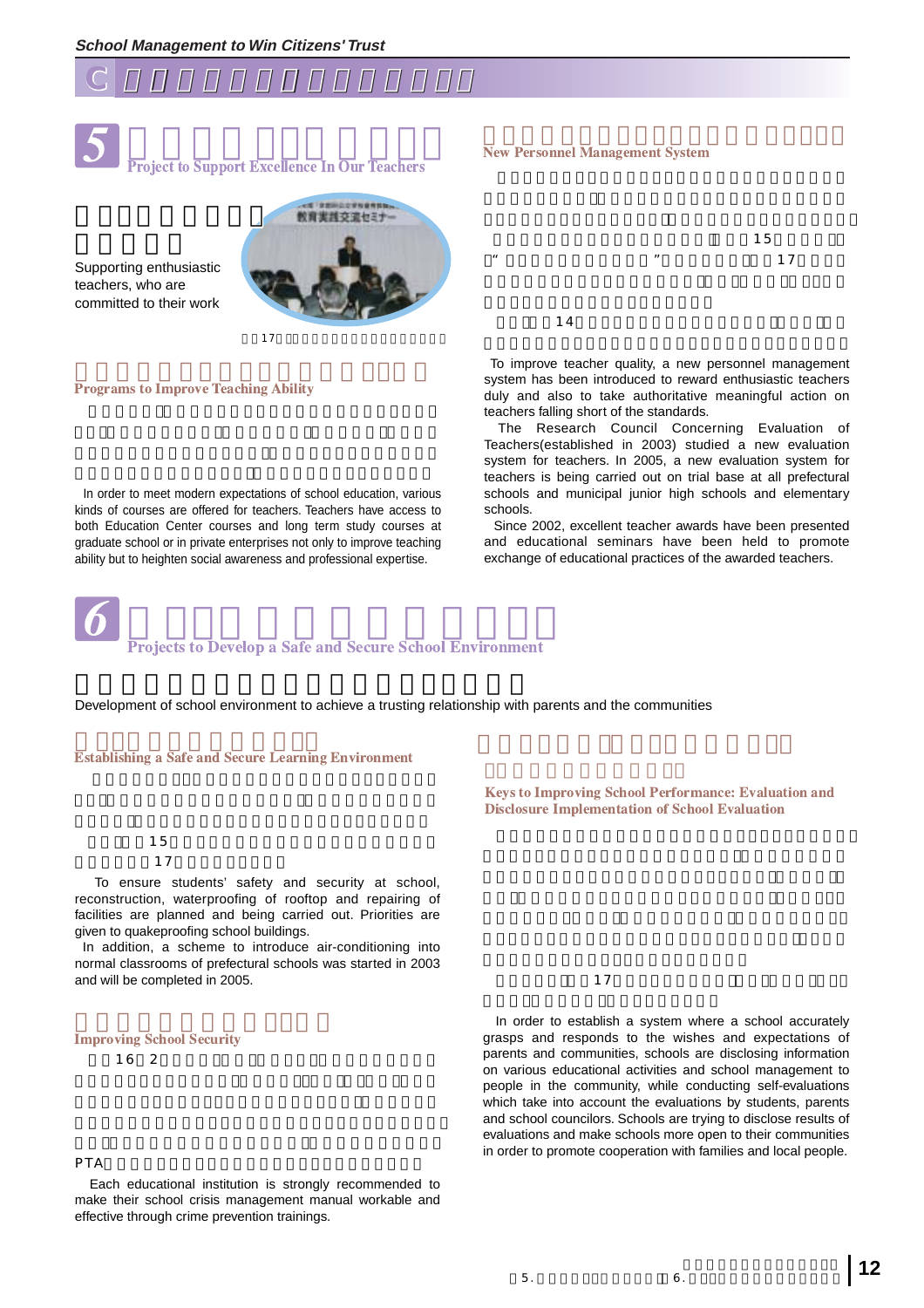



**Projects to Foster Child-Focused Learning within the Community** 

Stronger ties between families and local communities

## **Improving Educative Function of the Family**

By recognizing the family education model anew as the starting point of all education, counseling systems to improve the educative function of the family are being established for parents and guardians having worries and anxieties raising their children. Furthermore, the Education in the Home Forum deals with issues such as the importance of the father's role in the home, and the ideal state of education in the home. Resources regarding education in the home are also being produced.

### **Supporting Local Communities to Raise Children**



Hands-on activities that can be enjoyed by disabled and able-bodied children together, and that reflect the uniqueness of Kyoto are provided. Hands-on activities for parents and children to explore their local areas for rediscovering its merits are also offered. Seminars are also held to train volunteer coordinators who support children's hands-on activities. Through these activities and exchanges, we support communities to raise children.

### **Kyoto Prefectural Library**



 $\sim$  21

A database containing the catalogues of the Prefectural Library and municipal libraries in the prefecture has been created, and it is now possible to search for books anytime or anyplace using the Internet.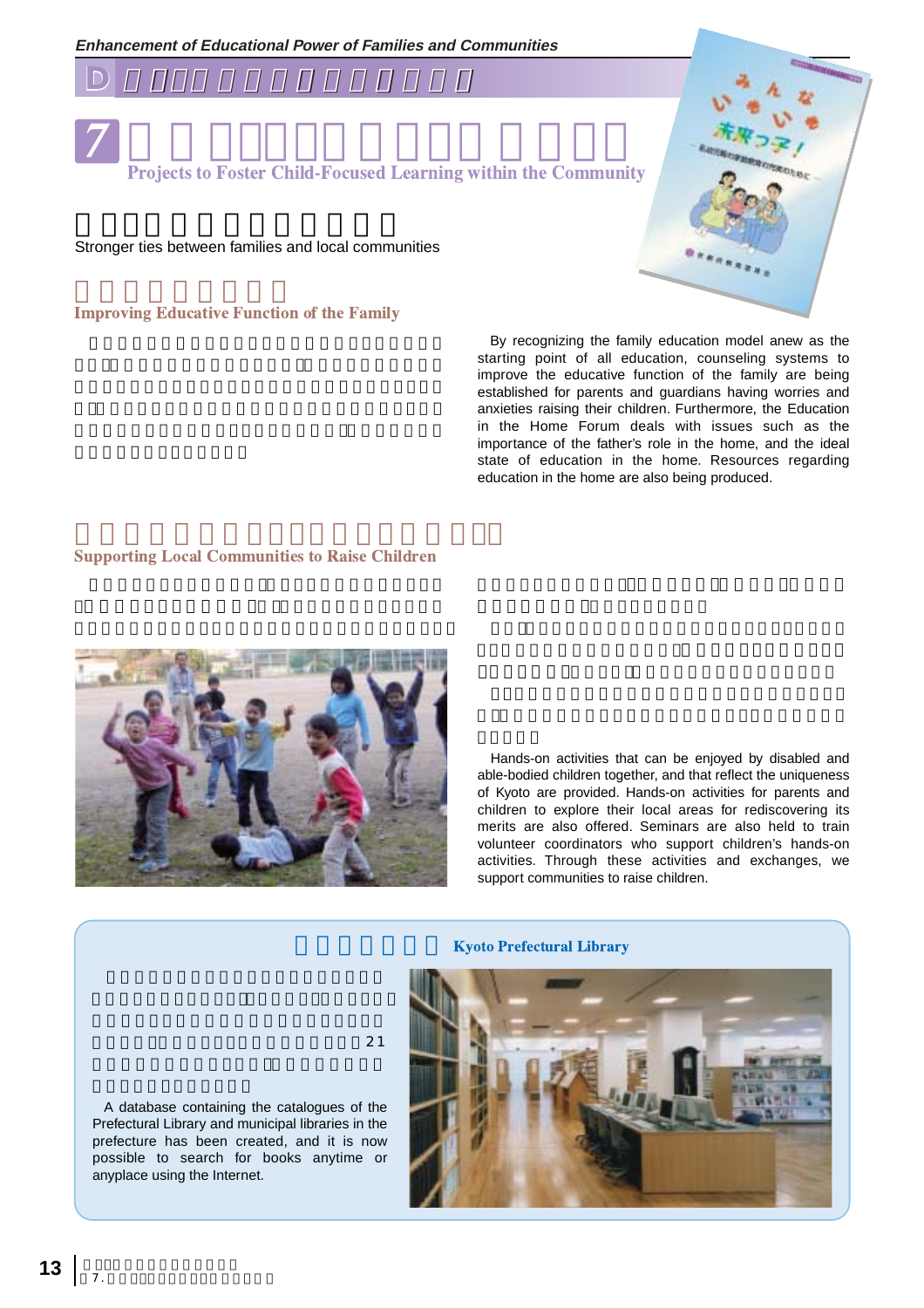## **Kyoto Prefectural Public Education Institutions**